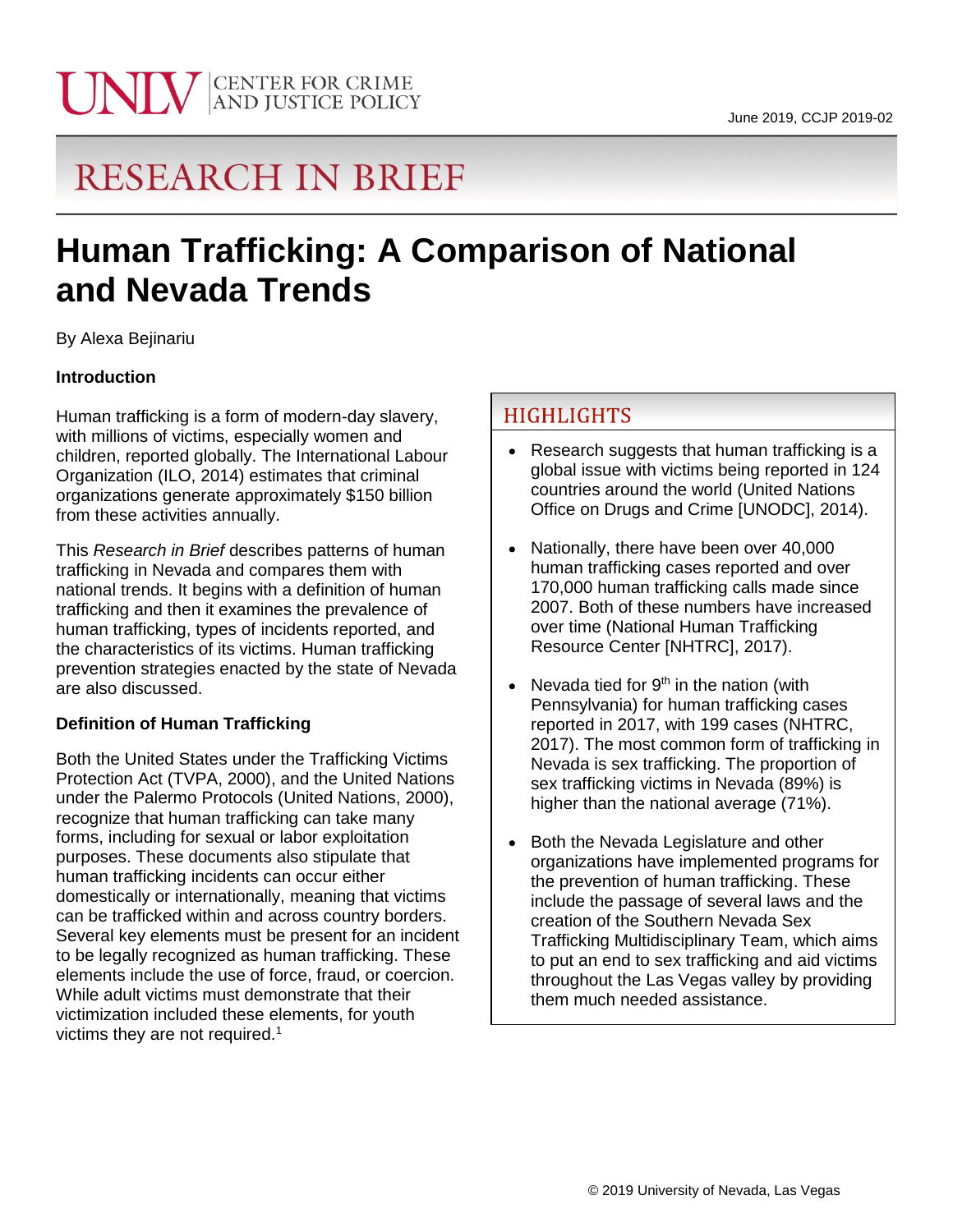## **Research Objectives**

## *Global Overview*

Research suggests that human trafficking is a global issue with victims being reported in 124 countries around the world (United Nations Office on Drugs and Crime [UNDOC], 2014). The majority of trafficking incidents involve cross-border trafficking (37%), followed by domestic (34%), and transregional (26%). Only a small percent (3%) involve nearby sub-region incidents. Of the over 40 million victims identified by the International Labour Organization (ILO, 2017), nearly 25 million were exploited for labor purposes and over 15 million were living in forced marriages.

### *National Overview*

Similar to global data, information on the prevalence of U.S. domestic or internal trafficking is also limited and varies depending on the source. For instance, the 2018 Global Slavery Index estimates that there are approximately 403,000 people in the U.S. trapped in modern day slavery. These figures equate to nearly 1.3 victims for every thousand inhabitants (Global Slavery Index [GSI], 2018).

Another estimate is provided by the National Human Trafficking Resource Center (NHTRC), which offers both national and state data on human trafficking. Nationally, according to NHTRC (2017), there have been over 40,000 human trafficking cases reported since 2007, and over 170,000 calls made to the center's hotline. In 2017 alone, there were over 8,500 human trafficking cases and over 26,500 calls made to the NHTRC. Figure 1 provides a visual breakdown of the number of human trafficking cases reported in each state in 2017.

Regardless of the source, it is important to note that these figures represent a conservative estimate of the prevalence of human trafficking in the U.S., as most human trafficking incidents remain unreported.

#### **Figure 1: Number of Human Trafficking Cases Reported in 2017 per State**



Source: National Human Trafficking Resource Center (NHTRC), 2017

### *State Overview: Nevada*

Of the cases reported to the NHTRC in 2017, nearly 200 cases were received from Nevada. As shown in Figure 2, human trafficking cases in Nevada have steadily increased over time, from 56 incidents reported in 2012 to as many as 199 cases reported in 2017. This pattern is similar to the national trend.

**Figure 2: Human Trafficking Cases Reported in the U.S. and in Nevada, 2012-2017**



Source: National Human Trafficking Resource Center (NHTRC), 2012-2017

Based on data compiled by the National Human Trafficking Resource Center [NHTRC] (2017), Nevada tied with Pennsylvania, ranking as 9<sup>th</sup> in the nation for human trafficking cases reported in 2017 (see Table 1). This represents an increase from the previous year, when it ranked  $12<sup>th</sup>$  in the nation with 168 cases. The highest number of trafficking cases in 2017 were reported in California (1,305) and Texas (792).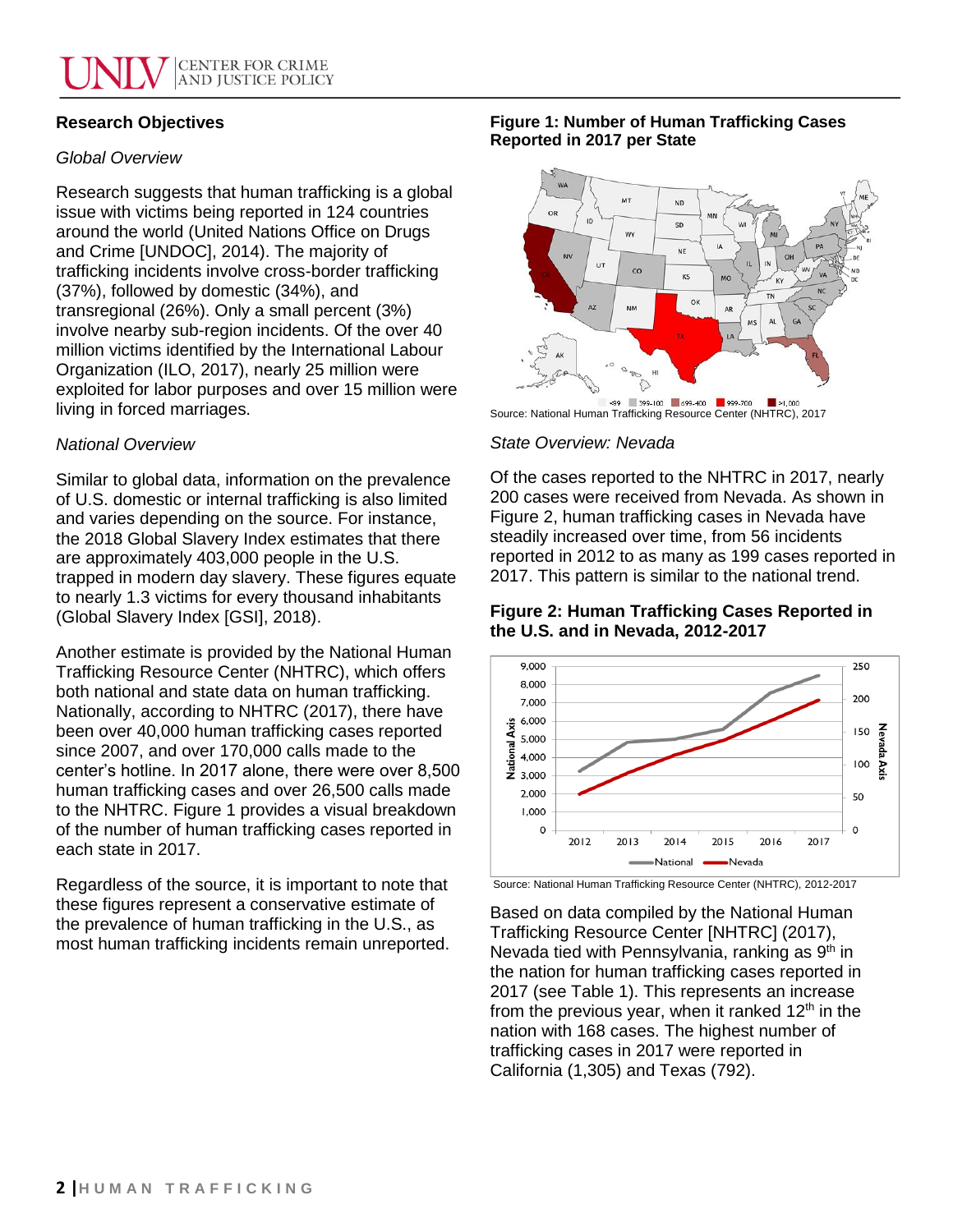## **Table 1: Top 10 U.S. States for Human Trafficking Cases Reported in 2017**

| Rank | Location              | Cases |
|------|-----------------------|-------|
| 1    | California            | 1,305 |
| 2    | Texas                 | 792   |
| 3    | Florida               | 604   |
| 4    | Ohio                  | 365   |
| 5    | New York              | 333   |
| 6    | Michigan              | 305   |
| 7    | Georgia               | 276   |
| 8    | <b>North Carolina</b> | 221   |
| 9    | <b>Nevada</b>         | 199   |
| 9    | Pennsylvania          | 199   |

Source: National Human Trafficking Resource Center (NHTRC), 2017

#### **Types of Human Trafficking Reported**

Global data suggests that trafficking for sexual exploitation (53%) and forced labor (40%) are the two most common types of trafficking activities (United Nations Office on Drugs and Crime [UNODC], 2014). Organ removal and other forms of human trafficking (i.e., armed combat, petty crime, or forced begging) are far less common, representing less than 10% of these activities. However, UNODC (2014) recognizes that there are significant regional differences regarding types of exploitation. For example, trafficking for sexual exploitation is more prevalent in Europe and Central Asia, whereas forced labor is more common in East Asia and the Pacific.

Data compiled by the National Human Trafficking resource center (NHTRC, 2017) suggests that the vast majority of human trafficking victims in the U.S. were forced to engage in commercial sex (71%), whereas labor trafficking was less common (15%). State data from this same source reveals that the most common form of exploitation reported in Nevada was also sex trafficking (89%). In particular, 177 of the 199 human trafficking cases reported in Nevada in 2017 were for sex trafficking, whereas labor trafficking was far less common in Nevada than nationally (see Figure 3).

#### **Figure 3: Type of Human Trafficking Cases Reported in the U.S. and Nevada, in 2017**



Source: National Human Trafficking Resource Center (NHTRC), 2017

### **Characteristics of Trafficking Victims**

Global data suggest that the majority of human trafficking victims are adult women (49%), followed by children (33%) (UNODC, 2014). Among the child victims, 64% were girls and 36% were boys. From 2004 to 2011, research shows an increase in the number of child trafficking victims; in some regions (such as Africa and the Middle East), child trafficking is reported as the most prevalent type of trafficking activity (UNODC, 2014).

According to the National Human Trafficking Resource Center (NHTRC, 2017), the vast majority of victims in the U.S. were also women. In fact, of the 8,524 human trafficking cases in the U.S. in 2017, 83% were female victims (93% of victims in Nevada were female during the same time period).

#### **Prevention Policies/Programs**

Nevada has enacted several prevention strategies to combat human trafficking. For example, by 2013, the Nevada Legislature passed several laws criminalizing sex trafficking of minors and adults, allowing trafficking victims to sue their traffickers and to seek state assistance.

As another preventative measure in 2013, the National Human Trafficking Resource Center (NHTRC), in collaboration with the Polaris Project, the Las Vegas Metropolitan Police Department (LVMPD), and an advertising corporation (i.e., Clear Channel Outdoor), launched a billboard campaign to bring awareness to the issue of human trafficking in Las Vegas. As part of the campaign, several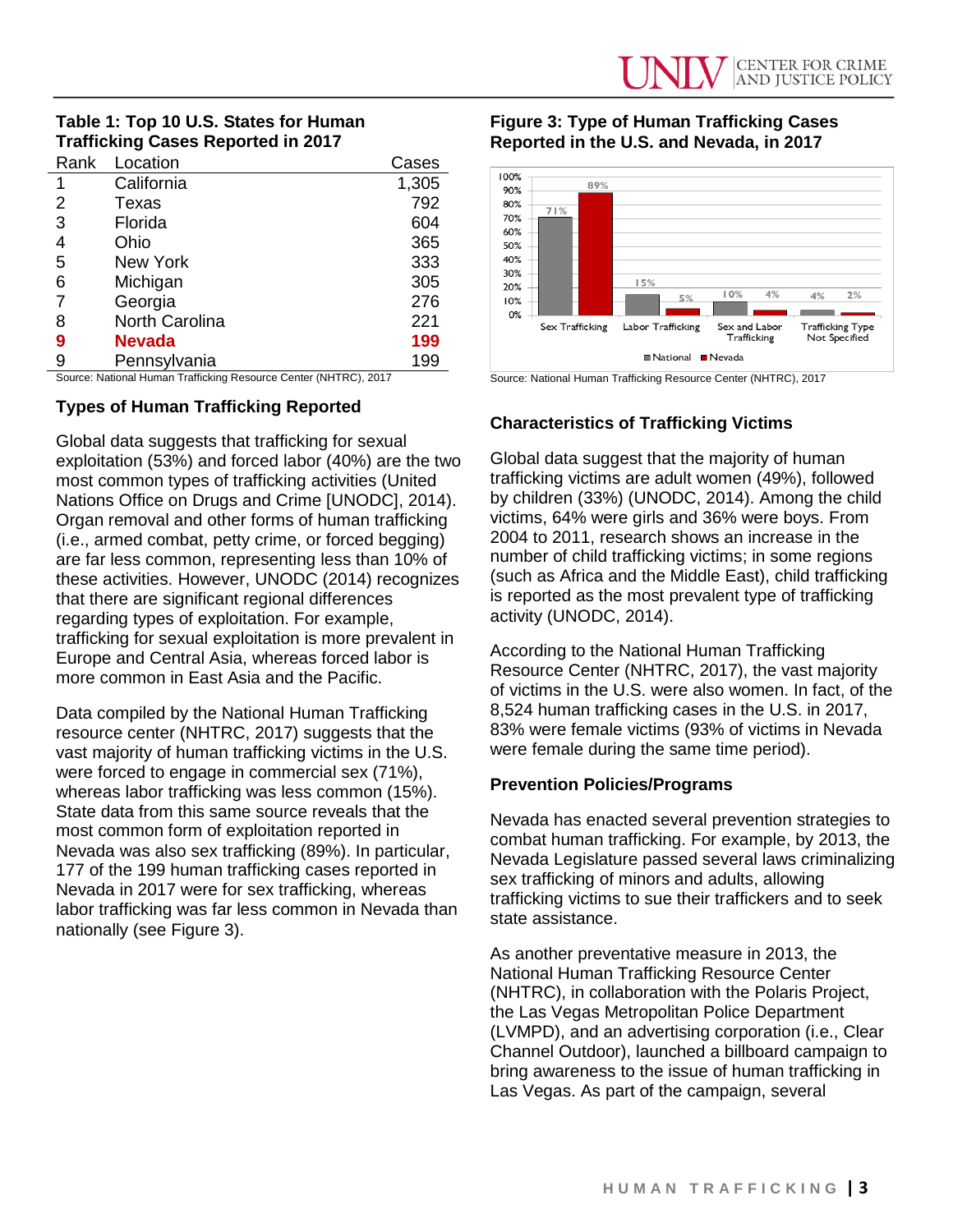billboards were placed throughout the Las Vegas area that displays a 24-hour phone number to the National Human Trafficking Hotline where victims can call for help (1-888-373-7888 or text BeFree to 233733). According to Polaris Project's Director of National Programs:

> "These billboards will tell victims of human trafficking that there is a safe place for them to call and get help. It also reminds residents and visitors that sex and labor trafficking are rampant in communities across the United States, including in Las Vegas." (Polaris Project, 2013).

More recently, in 2019, a wide range of partners from law enforcement and advocacy centers around the Las Vegas valley (i.e., LVMPD, Embracing Project, Rape Crisis Center, FBI, Children's Advocacy Center, among others) established the Southern Nevada Sex Trafficking Multidisciplinary Team. This team aims to put an end to sex trafficking and aid victims throughout the valley (Shoro, 2019).

## **Data Sources and Limitations**

Data for this report were obtained from two sources: (1) the United Nations Office on Drugs and Crime (UNODC) and (2) the National Human Trafficking Resource Center (NHTRC). Although these sources provide comprehensive data on human trafficking, they have several limitations.

First, despite being one of the most extensive data sources on human trafficking in the United States, the National Human Trafficking Resource Center (NHTRC) only includes aggregate information received via hotline in the form of phone calls, emails, and online tips. Thus, only trafficking information reported to the hotline is available.

Second, the United Nations Office on Drugs and Crime (UNODC) only includes human trafficking cases that have been detected and reported to national authorities. Given the secret and illegal facets of these crimes, a substantial amount will not be detected.

Third, jurisdictional differences in how human trafficking is recorded and reported might affect (1) the accuracy of these data and (2) seriously underestimate the prevalence of this problem.

As a result of these limitations, we advise some caution in interpreting the findings of this report.

## **Endnote**

<sup>1</sup> Under U.S. law (Trafficking Victims Protection Act, 2000), human trafficking involves:

- (a) sex trafficking in which a commercial sex act is induced by force, fraud, or coercion, or in which the person induced to perform such an act has not attained 18 years of age;
- (b) the recruitment, harboring, transportation, provision, or obtaining of a person for labor or services, through the use of force, fraud, and coercion for the purpose of subjection to involuntary servitude, peonage, debt bondage, or slavery."

# **References**

- International Labour Organization (ILO). (2017). *Global Estimates of Modern Slavery: Forced Labour and Forced Marriage*. Retrieved March 11<sup>th</sup>, 2019 from https://www.ilo.org /wcmsp5/groups/public/---dgreports/- dcomm/documents/publication /wcms\_575479.pdf
- International Labour Organization. (ILO). (2014). *Profits and Poverty: The Economics of forced labour. Retrieved March 11th , 2019 from [https://www.ilo.org/wcmsp5/groups/public/--](https://www.ilo.org/wcmsp5/groups/public/--%09%09-ed_norm/---declaration/documents/publ‌‌icati‌o‌‌%09n‌‌‌‌‌‌/‌‌wcms_243391.pdf) [-ed\\_norm/---declaration/documents/publicatio](https://www.ilo.org/wcmsp5/groups/public/--%09%09-ed_norm/---declaration/documents/publ‌‌icati‌o‌‌%09n‌‌‌‌‌‌/‌‌wcms_243391.pdf) [n/wcms\\_243391.pdf](https://www.ilo.org/wcmsp5/groups/public/--%09%09-ed_norm/---declaration/documents/publ‌‌icati‌o‌‌%09n‌‌‌‌‌‌/‌‌wcms_243391.pdf)*
- National Human Trafficking Hotline. (2017). Hotline Statistics. Retrieved March 11<sup>th</sup>, 2019 from <https://humantraffickinghotline.org/states>

Nev. Rev. Stat. §200.467 - 469

- Nev. Rev. Stat. §201.300 305
- Nev. Rev. Stat. §217.500 540
- Nev. Rev. Stat. §41.1399
- Polaris Project (2013*). Polaris Project, Advocates Launch Billboards to Combat Human Trafficking in Las Vegas*. Retrieved March 11<sup>th</sup>, 2019 from [https://polarisproject.org](https://polarisproject.org/news/press-releases/polaris-project-advocates-launch-billboards-combat-human-trafficking-las-vegas)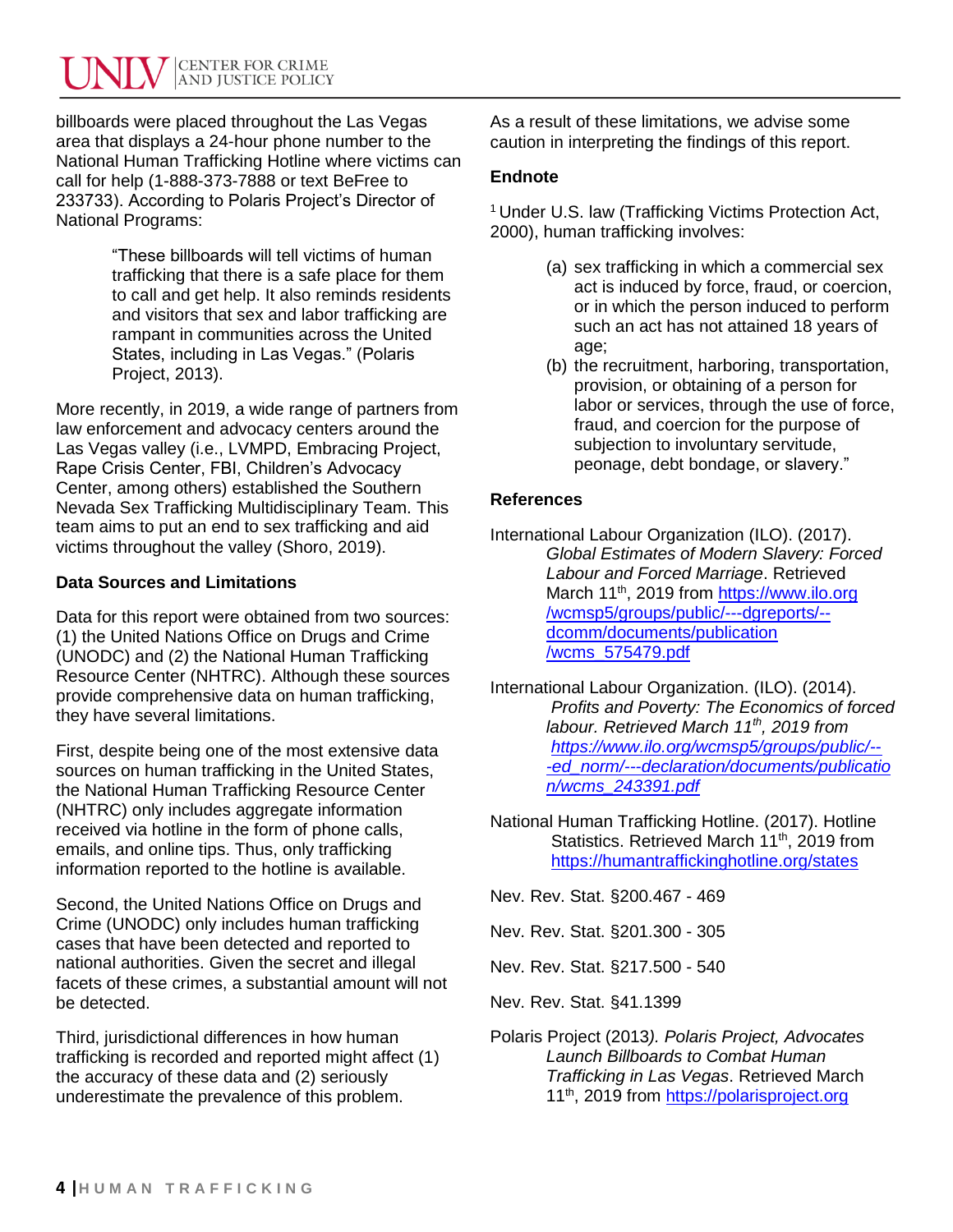[/news/press-releases/polaris-project](https://polarisproject.org/news/press-releases/polaris-project-advocates-launch-billboards-combat-human-trafficking-las-vegas)[advocates-launch-billboards-combat](https://polarisproject.org/news/press-releases/polaris-project-advocates-launch-billboards-combat-human-trafficking-las-vegas)[human-trafficking-las-vegas](https://polarisproject.org/news/press-releases/polaris-project-advocates-launch-billboards-combat-human-trafficking-las-vegas)

- Shoro, M. (2019). New team forms to fight sex trafficking in Las Vegas Valley. Retrieved April  $8<sup>th</sup>$ , 2019 from [https://www.reviewjournal.com/crime/sex](https://www.reviewjournal.com/crime/sex-crimes/new-team-forms-to-fight-sex-trafficking-in-las-vegas-valley-1592069/)[crimes/new-team-forms-to-fight-sex](https://www.reviewjournal.com/crime/sex-crimes/new-team-forms-to-fight-sex-trafficking-in-las-vegas-valley-1592069/)[trafficking-in-las-vegas-valley-1592069/](https://www.reviewjournal.com/crime/sex-crimes/new-team-forms-to-fight-sex-trafficking-in-las-vegas-valley-1592069/)
- Trafficking Victims Protection Act of 2000. Public Law: 106-386. Codified as 22 U.S.C. §7101. Retrieved April 24<sup>th</sup>, 2019 from [https://www.state.gov/documents/organiza](https://www.state.gov/documents/organization/10492.pdf) [tion/10492.pdf](https://www.state.gov/documents/organization/10492.pdf)
- The Global Slavery Index (2018). Modern Slavery: A Hidden, Everyday Problem. Retrieved April 9<sup>th</sup>, 2019 from [https://downloads.globalslaveryindex.org/](https://downloads.globalslaveryindex.org/ephemeral/GSI-2018_FNL_180907‌_Digital-small-p-1554849750.pdf) [ephemeral/GSI-2018\\_FNL\\_180907](https://downloads.globalslaveryindex.org/ephemeral/GSI-2018_FNL_180907‌_Digital-small-p-1554849750.pdf) Digital-small-p-1554849750.pdf
- United Nations (UN) (2000). *Protocol to Prevent, Suppress and Punish Trafficking in Persons, Especially Women and Children, Supplementing the United Nations Convention against Transnational Organized Crime*. Adopted by the UN General Assembly, Resolution 55/25 of 15 November 2000.
- United Nations Office on Drugs and Crime (UNODC). (2014). *Global Report on Trafficking in*  Persons. Retrieved March 11<sup>th</sup>, 2019 from [https://www.unodc.org/documents/data-and](https://www.unodc.org/documents/data-and-analysis/glotip/GLOTIP_2014_full_report.pdf)[analysis/glotip/GLOTIP\\_2014\\_full\\_report.pdf](https://www.unodc.org/documents/data-and-analysis/glotip/GLOTIP_2014_full_report.pdf)